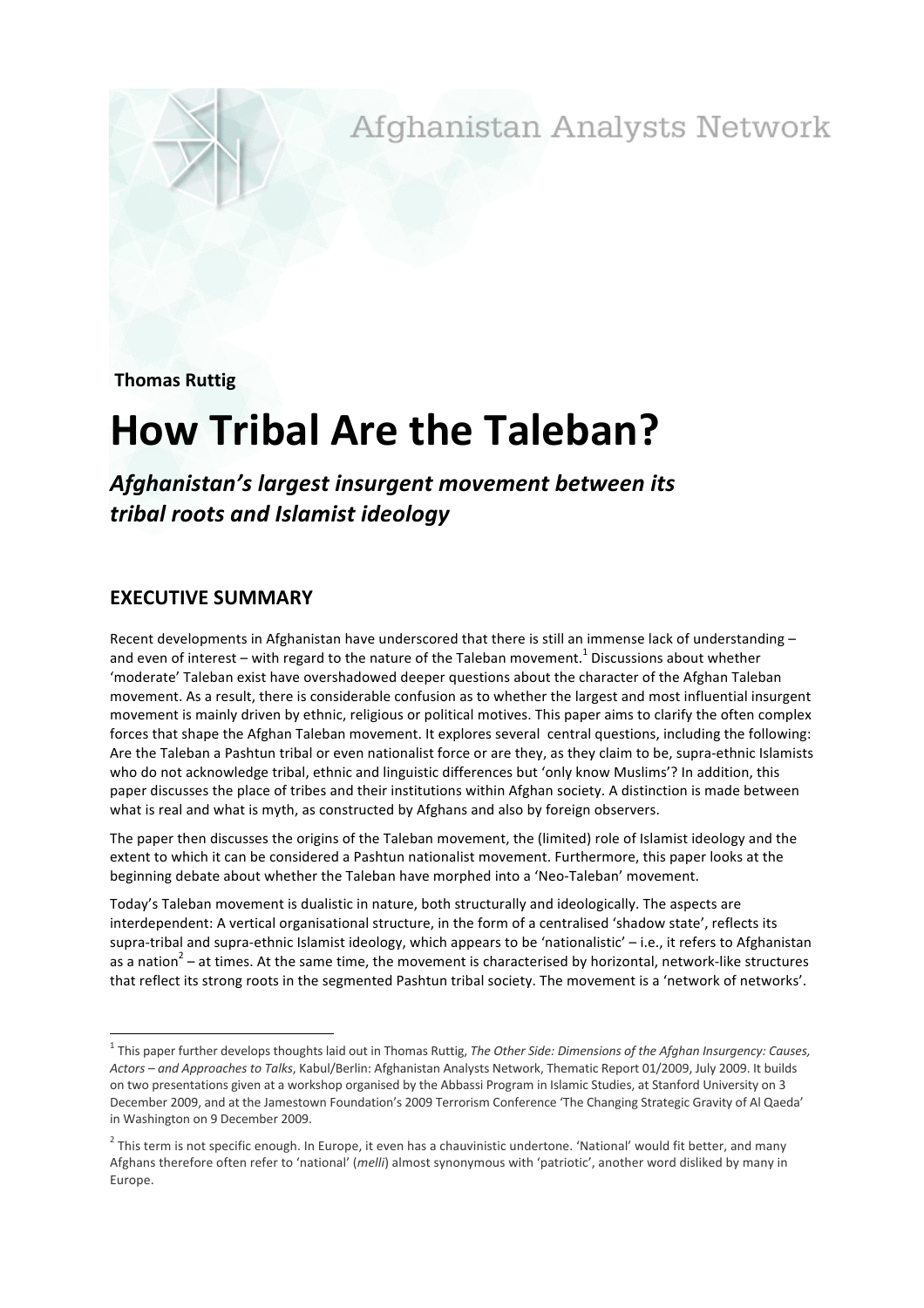Religious, tribal and regional components overlap even when it comes to the organisational principles of the Taleban.

Individually, the Taleban are deeply rooted in their tribal societies. But, in their self-identification, the balance between being Pashtun and being Muslim has changed, as is the case with many Afghans.

In thirty years of conflict and gradual state collapse, Pashtun tribal society has undergone drastic changes. Traditional social and political relations have increasingly been weakened and dissolved. The younger generations questioned the authority of the 'elders' who they held responsible for these conflicts. This had negative impacts on intra-tribal cohesion. As a result, the *jirga* as the major conflict-resolving mechanism of the Pashtuns has lost much of its authority. Powerful newcomers are able to ignore jirga decisions with impunity. Might often trumps *pashtunwalai* and even Islamic law. Rising levels of education have changed the character of tribal representation. Diaspora communities of certain tribes have emerged in the big cities. Their members absorbed modern skills but maintained links to their original tribes. This way, influences of modernism penetrated even the rural communities. This diaspora-tribe relationship intensifies in times of crisis.

In many Pashtun tribes, the more-permanent tribal shura has replaced the jirga. Some of them still represent a form of 'traditional' self-organisation, but many others are convened by the new strongmen. This makes them hierarchical in structure, in contrast to the egalitarian jirga where ideally all male members of a certain tribe find a consensus about a certain conflict. Meanwhile, a shura deliberates and gives advice to the leader who then decides whether he makes use of it or not. Many Pashtuns use both terms, jirga and shura, interchangeably now.

Today, some tribes cover such a large area that they are simply too big to have a single leader – although it is doubtful whether there was always one undisputed leader at any given time on any given level of the tribal pyramid. In ongoing competition, various aspirants for leadership would fought each other for prestige and influence. Leadership and power within any tribal segment resembled an ever-changing equilibrium. The lack of a 'dynastic principle' amongst Pashtuns stands in the way of a coherent and continuous tribal leadership.

Furthermore, the 'tribal code' of Pashtuns, pashtunwalai, needs to be understood as an idealised concept. As the Pashtuns' genealogical chart, it can change in time and space. Categories used by outsiders as if set in stone (like the much-discussed Durrani-Ghilzai divide) are fluent. Different local versions of pashtunwalai (called *nirkh*) are used. In cases of conflict between groups, a decision would be made in advance whose *nirkh* to use.

The Taleban movement emerged from religious networks from the 1978–89 resistance, i.e., it is a broader movement that saw itself as religiously motivated. Only when the *mujahedin*, in the eyes of the later Taleban, violated their own religious principles, did the Taleban establish their own, now ultra-orthodox movement. Only after their initial moves, were the Taleban 'adopted', supported and instrumentalised by the Pakistani military establishment. Today, many Taleban activities in Afghanistan's southeast and south<sup>3</sup> still centre around networks of *ulama*-led *madrassas* and mosques.

Politically, the Taleban movement aspires to aims that are larger than its individual tribal realms: political power on the 'national' Afghan level and the re-establishment of its emirate. They are nationalists, but cannot be called Pashtun irredentists, i.e., they do not strive for a 'reunification' of all Pashtun areas in a 'Pashtunistan'.

The Taleban movement's supra-tribal ideology, i.e., Islamism, keeps the door open for non-Pashtun elements. This has allowed it to systematically expand into non-Pashtun areas of the North and West. 'Islam' provides an umbrella that creates cohesion in an otherwise - ethnically as well as politically - heterogeneous movement.

The system of reference individual Taleban or their leaders allude to – tribal, nationalist and Islamist – depends on the circumstances under which a particular decision is taken and on the particular tactical or strategic aim at stake.

The combination of vertical (religious/ideological) and horizontal (tribal) structures gives the Taleban movement a high degree of cohesion while maintaining organisational elasticity. This elasticity in its horizontal dimension - based on Pashtun individualism - allows discussion and even dissent. It allows a sufficient degree of autonomy of local commanders and prevents them from feeling over-controlled. Subsequently, the movement has experienced no splits, or at least none that have seriously weakened its organisation.

 $\frac{1}{3}$  $^3$  In this paper, 'Southeastern region' is used for the three provinces of Loya Paktia and 'Southern region' for Kandahar, Helmand, Uruzgan and Zabul. The latter region is referred to as 'Southwestern region' by some.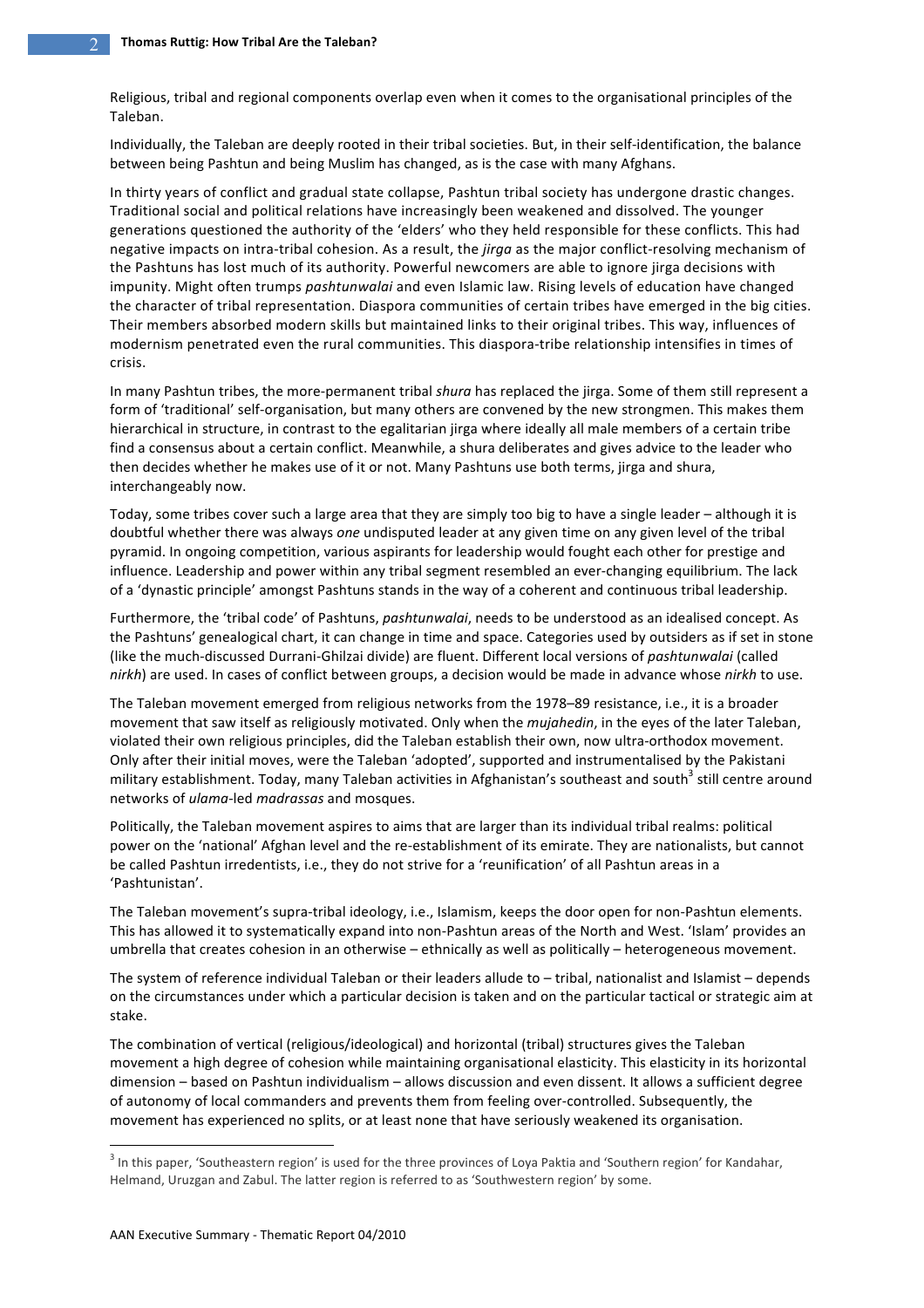The movement has shown more continuity than discontinuity between the pre- and post-2001 phases in the major aspects that characterise such armed insurgent movements: the organisational structure including the composition of its leadership, ideology, political aims and programme. Most importantly, the movement still adheres to its undisputed and single most important leader, Mulla Muhammad Omar, the *amir ul-mo'menin*. The Taleban Leadership Council stems from the pre-2001 phase and is still mainly Kandahari. The presence of non-Kandahari Taleban leaders in this council is more symbolic than significant. The influence of newly recruited, younger-generation Taleban foot-soldiers on strategic decision-making is still minimal although the presence of Mulla Omar's two new deputies (after the arrest of Mulla Baradar) indicates that now both the old and the new generations are represented on this level. The major change in the Taleban is that up to late 2001 it was a quasi-government with a state-like structure, while after 2001 it was forced to reorganise as an insurgent or guerrilla movement that runs a parallel administration. Based on this, the movement claims the continuity of its emirate, which in its eves a foreign intervention unlawfully removed and replaced with a 'puppet administration'.

There is no organised or recognisable 'moderate' (or any other 'political') 'faction' in the Taleban to counterbalance the 'religious' hardliners. It is more useful to differentiate between different currents: pragmatic, politically thinking, pro-talks Taleban who understand that a political solution is desirable but who still are conservative Islamists, compared with those who favour a purely military approach, often combined with a hypertrophic recourse to terrorist means. Both groups compete for the allegiance of the non- or lesspolitical *majburi* and *na-raz* foot-soldiers.

The fact that a large majority of the Taleban are Pashtuns does not make them the 'representative' of all Pashtuns. Since the late 1940s, a pluralist political choice has always existed in Pashtun society. The armed conflicts of the past 30 years, however, have narrowed the political space. The marginalisation of political parties has further aggravated the problem. In today's violent atmosphere, between the anvil of the Karzai government and the hammer of the Taleban, there are no viable political alternatives for Pashtuns.

Tribes cannot assume the roles of independent actors. Rather, they provide an arena in which political competition takes place. Attempts to make 'tribes' into instruments for stabilisation, as has been done in the formation of 'local defence initiatives', is misdirected. Rather, alternative Pashtun political and social organisations should be given more scope and resources. At the same time, it is not too late to strengthen the internal cohesion of certain tribes and their particular institutions by supporting their abilities to re-establish functioning, legitimate decision-making bodies (jirgas, shuras). External actors, however, should only provide a level playing field, a framework of security and possibly – where requested – take on the role of neutral arbiter. They should refrain from being seen as taking decisions on Afghans' behalf and be aware that interference often deepens, instead of remedies, existing rifts.

The Afghan government's draft Afghanistan Peace and Reintegration Program – as well as the West-dominated approach that creates an artificial division between 'reconciliation' and 'reintegration' – still treats the Taleban problem mainly as a technical one. It supposes that many Taleban can be won over by economic and social incentives – and the insurgency, in effect, split. This underestimates the political motives that drive the Taleban insurgency. Furthermore, there still is an – although not publicly expressed – incongruence between the US approach (using the 'surge' to weaken the Taleban before any talks) and President Karzai's approach that still seems to favour immediate direct contacts.

The June 2010 peace jirga in Kabul has not brought the necessary clarification process forward. It was not preceded by a broad consultation and lacked genuine representativeness. Only an approach to reconciliation based on genuine broad participation and buy-in by Afghans can lead to an outcome in which the Taleban can be absorbed into the political mainstream and Afghan society. An approach imposed from the top down, even if covered with rituals of surrogate participation, will always be vulnerable from spoilers.